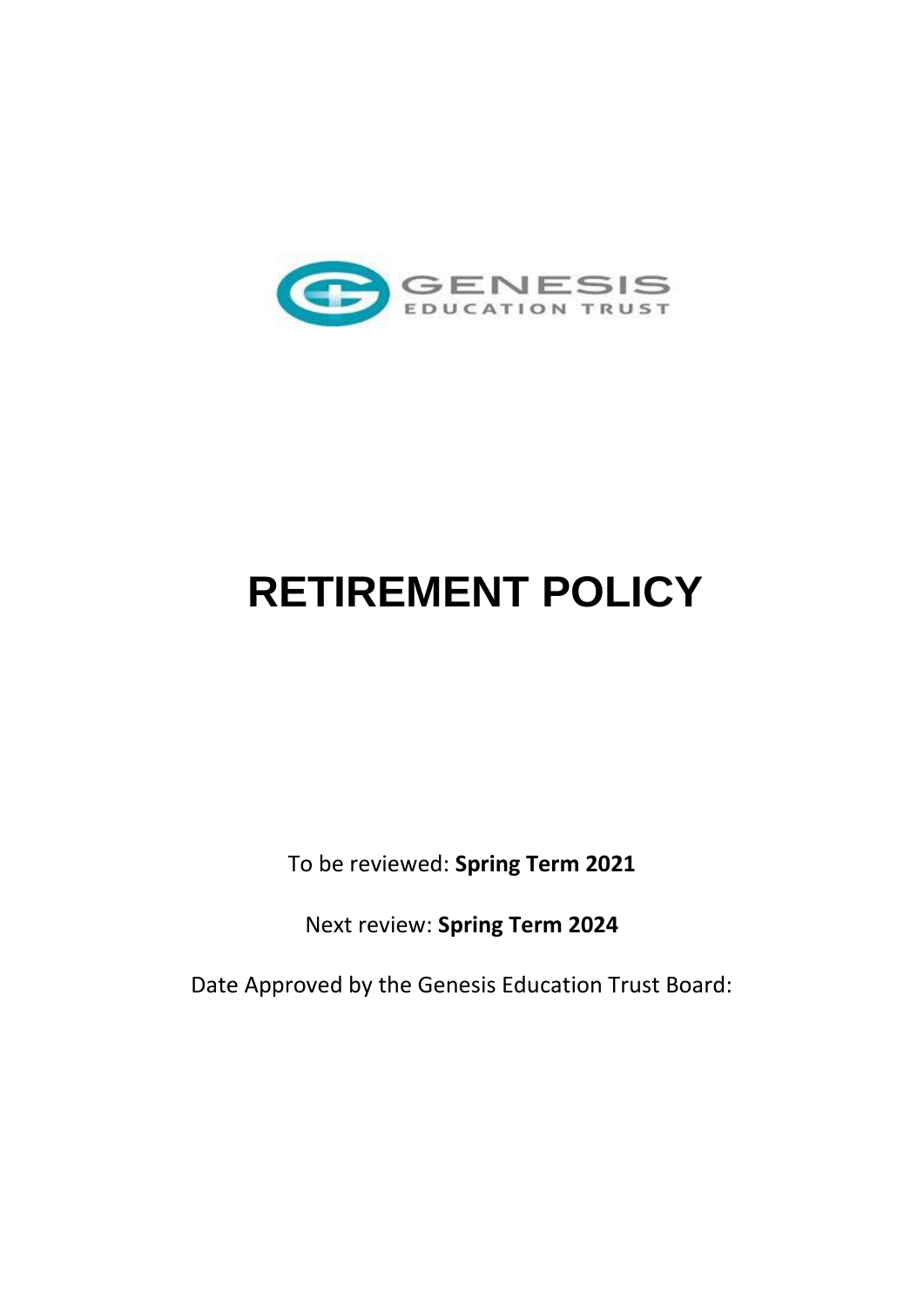## **INTRODUCTION**

Flexible retirement is the ability for an employee to draw their pension at the same time as being able to remain as an employee. The act of flexible retirement means that an employee either sees a reduction in their hours of work or a reduction in their grade as a result of being allowed to take flexible retirement.

## **NORMAL PENSION AGE**

There is no compulsory retirement age in operation and employees may each choose individually when to stop working.

However, pension schemes operate a 'Normal Pension Age'. For members of the Teachers' Pension Scheme (TPS) this is as follows:

- $\bullet$  If employees entered into pensionable service prior to 1<sup>st</sup> January 2007, their Normal Pension Age (NPA) is 60.
- If employees entered into pensionable service for the first time on or after 1<sup>st</sup> January 2007, their NPA is 65.
- If employees returned to pensionable service after a break of more than five years, their NPA will still be 60 in respect of their earlier service, but it will be65 for their future service.

The Normal Pension Age for support staff is linked to the state pension age and is the age at which individuals can take their pension they have built up in full. In certain situations, there is scope to retire and draw benefits from age 55.

One of the situations where both teaching and support staff may be entitled to draw pension benefits before normal pension age is if they request flexible retirement.

An employee may receive payment of their pension and lump sum whilst continuing their employment with the same employer so long as the employee reduces their hours or grade and the employer gives their consent for this.

#### **ELEGIBILITY**

Where an individual is aged 55 years or over and has at least three months total membership in the LGPS, then an employee may be eligible for flexible retirement, but only with employer consent. Teaching staff that are members of the Teachers Pension scheme and who meet the eligibility criteria are also eligible to make an application under this policy for flexible retirement.

The following restrictions will apply in any application for flexible retirement:

- The reduction in hours being at least 40% of the previous hours worked.
- The reduction in hours or grade should not be temporary.
- The current post is not temporary, e.g. seconded post.
- The reduction in grade amounts to a reduction of at least 2 grades.
- Individual should be able to draw upon pension benefits otherwise flexible working may be applicable

#### **APPLYING FOR FLEXIBLE RETIREMENT**

Employees wishing to request flexible Retirement must put their request in writing following the process outlined in the Flexible working Policy.

## **Members of the Teacher Pension Scheme**

Once agreed, an application for phased retirement should be made via the TPS, a link is available here: [http://www.teacherspensions.co.uk/.](http://www.teacherspensions.co.uk/)

**Members of the Local Government Pension Scheme**